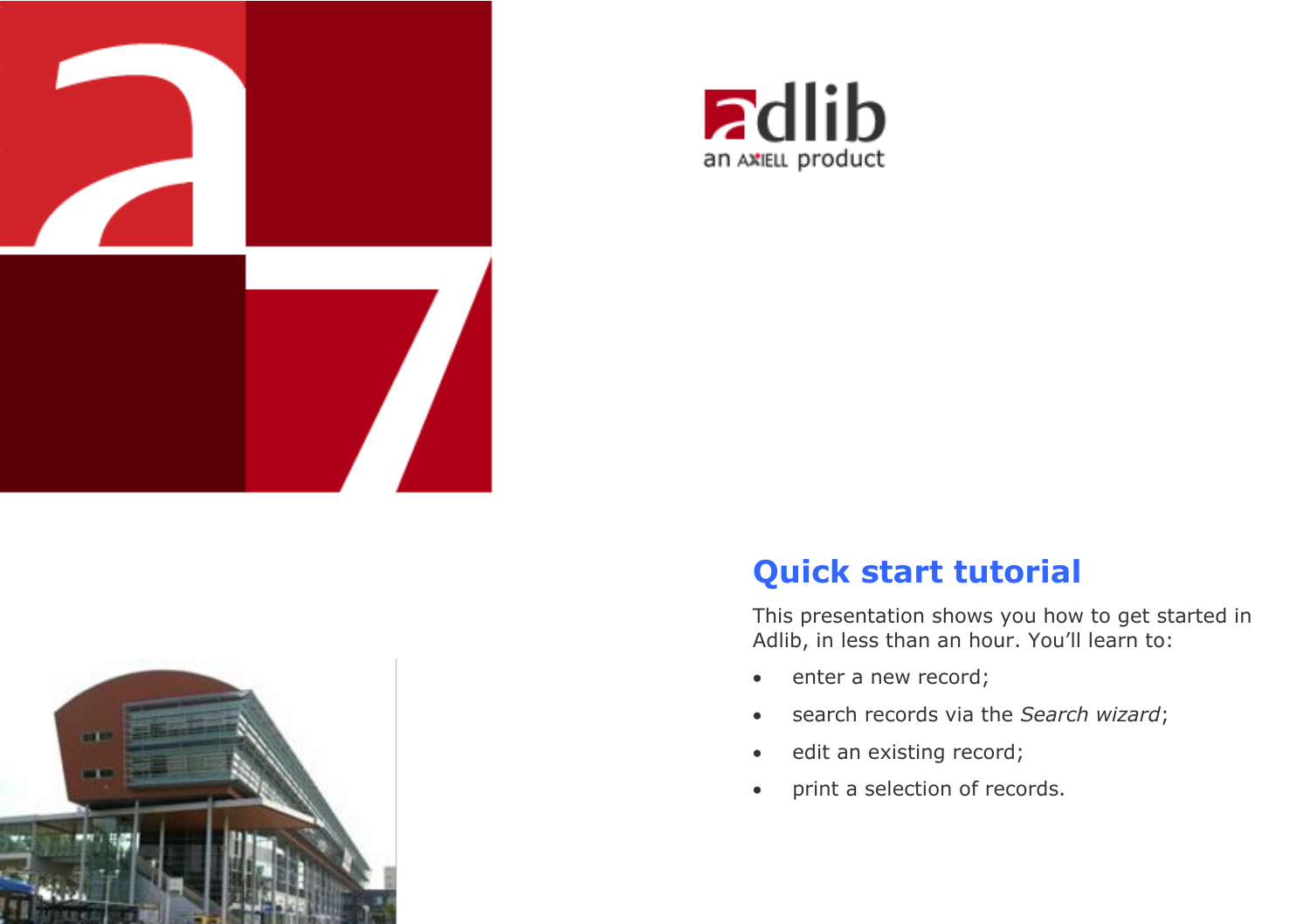|                                                |                                                                                                                                                                                                                                                                                                                                                                                      | <b>Adito</b><br>Museum                                                                   |                                                               |                                                                                                                   |                     |
|------------------------------------------------|--------------------------------------------------------------------------------------------------------------------------------------------------------------------------------------------------------------------------------------------------------------------------------------------------------------------------------------------------------------------------------------|------------------------------------------------------------------------------------------|---------------------------------------------------------------|-------------------------------------------------------------------------------------------------------------------|---------------------|
| Adlib Museum 4.2                               |                                                                                                                                                                                                                                                                                                                                                                                      |                                                                                          |                                                               | $\begin{array}{c c c c c c} \hline \multicolumn{3}{c }{\mathbf{C}} & \multicolumn{3}{c }{\mathbf{X}} \end{array}$ |                     |
| $\blacksquare$<br>Start                        | Edit<br>View                                                                                                                                                                                                                                                                                                                                                                         |                                                                                          |                                                               |                                                                                                                   | $\ddot{\mathbf{0}}$ |
| Back<br><b>Restart</b><br>First<br><b>Back</b> | $\mathbb{S}$ Edit<br>Previous Next<br>Last<br>Rew<br>Navigation<br><b>Q + K (I II) M Q D &amp; G &amp; B Q · Q · X -</b>                                                                                                                                                                                                                                                             | <b>B</b> Delete<br>$\mathbb{Q}$<br><b>Copy</b><br>$\circledast$<br>$\Box$ Save<br>Record | A<br>Ö<br>ø<br>Search Pointer<br>Marking<br>mode *<br>files * | <b>I</b> And<br><b>OD</b> Or<br>Sort<br><b>O</b> Not<br>Refining<br>Sorting                                       | $\overline{A}$      |
|                                                |                                                                                                                                                                                                                                                                                                                                                                                      |                                                                                          |                                                               |                                                                                                                   |                     |
|                                                | Search wizard - Step 1 of 4<br><b>Select database</b><br>□ Objects<br>-- Internal object catalogue<br>External object catalogue<br>- Library catalogue<br>-Books<br>-- Audio-visual materials<br>- Articles<br>- Serials<br><b>Resources</b><br>Visual documentation<br>Persons and institutions<br>Thesaurus<br>Entry<br>$n-$<br>Description<br>Select the database you want to use |                                                                                          |                                                               | $\overline{\mathbb{Z}}$<br>▲<br>Ξ                                                                                 |                     |
|                                                |                                                                                                                                                                                                                                                                                                                                                                                      | $Back$<br>Next                                                                           | Cancel                                                        | Help                                                                                                              |                     |

## **Starting Adlib**

You can start Adlib in different ways:

- Double-click the Adlib icon on your Windows desktop to start Adlib. The name of the shortcut depends on the installed Adlib application.
- In your Windows *Start* menu, underneath *All programs*, you'll find an *Adlib* group. In here, there's also a shortcut to start your application.

Your application opens with the *Search wizard*. It lists all data sources in which you can search and /or enter records. You can search for records in every data source, and edit found records if you wish.

A data source represents a database or a logical part of such a database, a dataset. In the example to the left, *Library catalogue* refers to a database, while *Books* is a dataset within that database. Which data sources are available to you, depends on your Adlib application; there are several different applications, like Adlib Library, Adlib Museum and Adlib Archive.

# **Help**



Click the *Information* icon to access contextsensitive help anywhere in Adlib.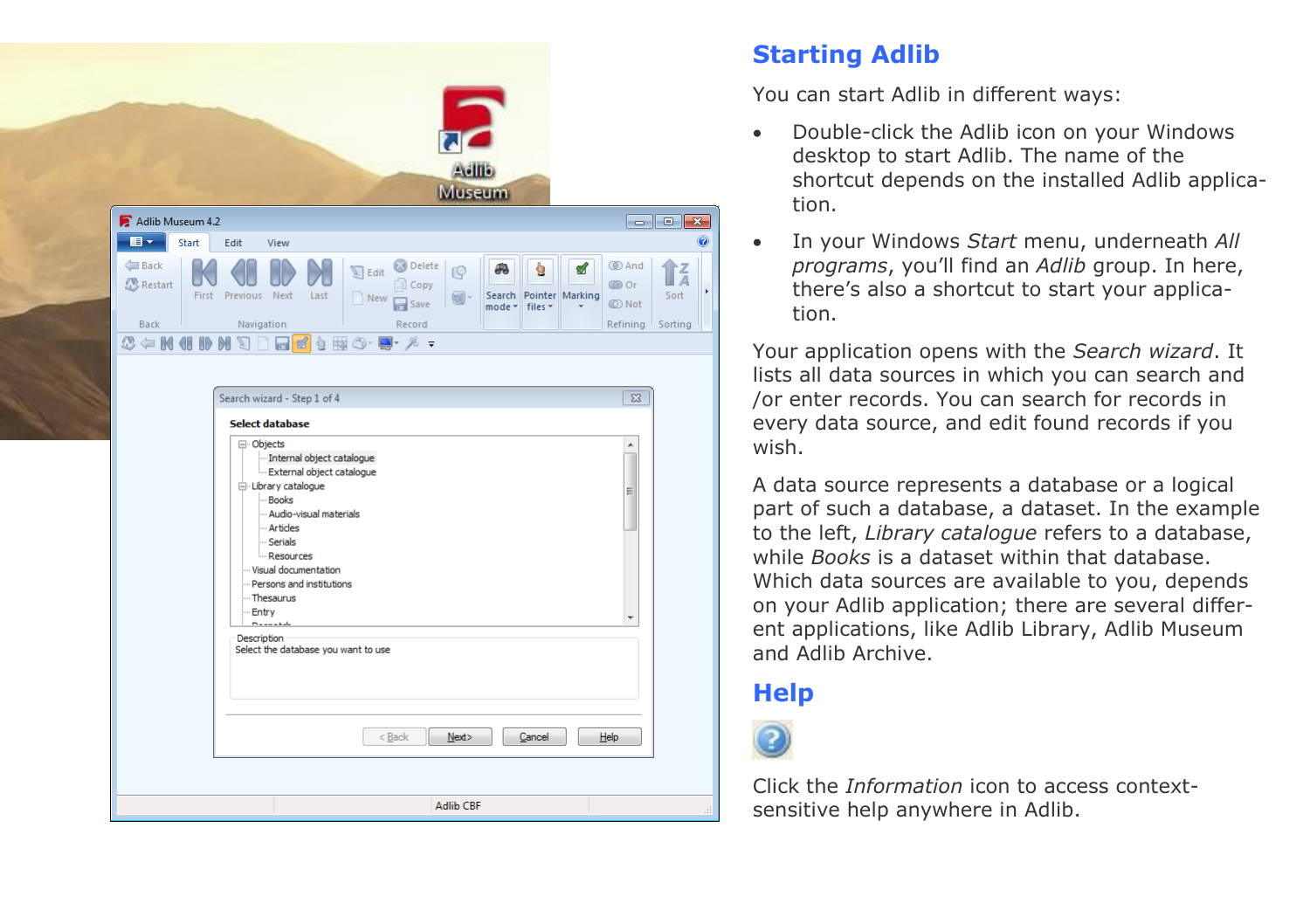| Adlib Museum 4.2 - [Books]<br>$\mathbf{x}$<br>-0<br>$\Box$ |       |            |      |      |                                  |                                                 |         |                       |         |                                 |                                               |         |                         |                     |           |
|------------------------------------------------------------|-------|------------|------|------|----------------------------------|-------------------------------------------------|---------|-----------------------|---------|---------------------------------|-----------------------------------------------|---------|-------------------------|---------------------|-----------|
| $\blacksquare$                                             | Start | Edit       | View |      |                                  |                                                 |         |                       |         |                                 |                                               |         |                         |                     | $\bullet$ |
| Back<br>Restart                                            | First | Previous   | Next | Last | $\sqrt{\phantom{a}}$ Edit<br>New | <b>B</b> Delete<br><b>Q</b> Copy<br>$\Box$ Save | q<br>뗢- | æ<br>Search<br>mode - | files * | Pointer Marking<br>$\mathbf{r}$ | <b>O</b> And<br><b>CD</b> Or<br><b>CO</b> Not | Sort    | - 1<br>Print<br>label - | Upload<br>record(s) |           |
| <b>Back</b>                                                |       | Navigation |      |      |                                  | Record                                          |         |                       |         |                                 | Refining                                      | Sorting | Print                   | Publish             |           |
| <b>CONSUMPLES</b>                                          |       |            |      |      |                                  |                                                 |         |                       |         |                                 |                                               |         |                         |                     |           |

| Title                                                     | Geographical keyword         | Record number |    |  |
|-----------------------------------------------------------|------------------------------|---------------|----|--|
| Author                                                    | Period                       |               |    |  |
| Corporate author                                          | Start date                   |               |    |  |
| Publisher                                                 | <b>End date</b>              |               |    |  |
| Year                                                      | Abstract                     |               |    |  |
| Series title                                              | Exhibition                   |               |    |  |
| <b>Notes</b>                                              | Auction                      |               |    |  |
| <b>ISBN</b>                                               | Collection                   |               |    |  |
| <b>TSSN</b>                                               | Object number                |               |    |  |
| Material type                                             | Default shelf mark           |               |    |  |
| Language                                                  | Free field                   |               |    |  |
| Class number                                              | Other numbers                |               |    |  |
| Subject term                                              | Free text                    |               |    |  |
| Person keyword                                            | Input date                   |               |    |  |
| Description<br>Select the access point you want to search |                              |               |    |  |
|                                                           | Next                         | Cancel        |    |  |
|                                                           | $<\underline{\mathsf{Back}}$ |               | He |  |

#### **Entering a new record**

In a record you usually describe one object, one book, one term, or one name, etc. Each property of the item is entered in a separate field. Together, the fields in which you enter values, make up a record. Records are stored in a database, and can be part of a dataset in it.

1. In *Step 1* of the *Search wizard,* always first select the data source in which you want to work, *Books* for instance, and click the *Next* button.

Note that only in undivided data sources (like *Visual documentation*) and sub data sources (like *Books*) you'll be able to enter new records; in data sources like *Objects* or *Library catalogue* you cannot enter new records.

2. After choosing a suitable data source, you can enter a new record in it. Click the *New* button in the *Start* menu of the Adlib ribbon to open a new record.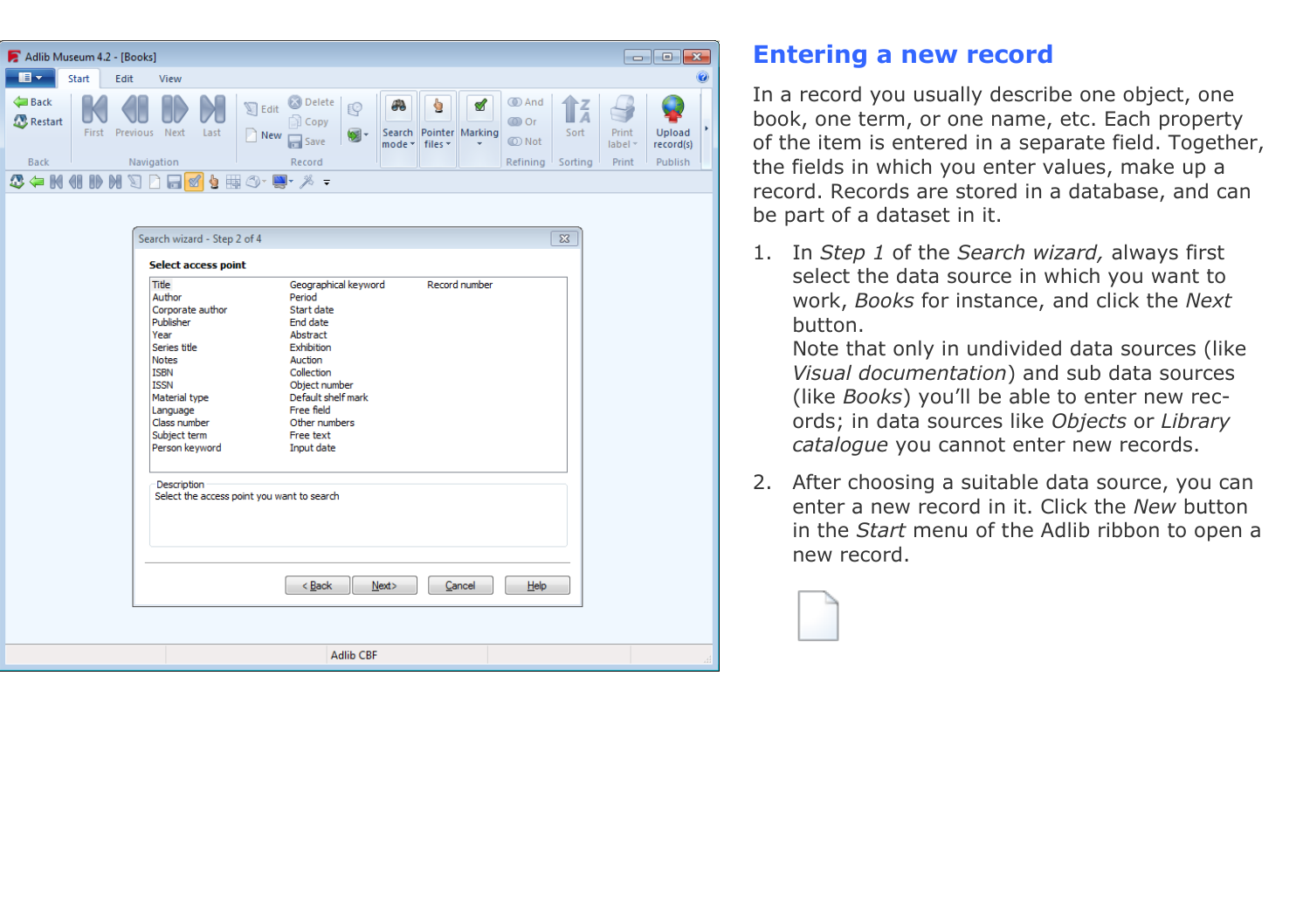

3. An empty record opens in edit mode. Click an entry field if you want to be able to enter data into that field.

Click the tab of other forms to access even more fields of this record.

Some fields, like *Author*, are validated: this means that the field is linked to another database (for *Author* that is *Persons and institutions*), and that author names for example, have their own name record in that linked database. The name you enter here, only refers to the relevant name record. This has the consequence that you either have to fill in a name which already exists in the linked database, or that you fill in a new name for which Adlib must create a new record in *Persons and institutions*. When you leave a validated field, Adlib will automatically check whether the entered name already exists: if it doesn't, the *Find data for the field…* window will open. In the example to the left, the author name "Simmons, Dan" doesn't exist yet. Click *Force record* if you want Adlib to add a name record for this author to the linked database, or select an existing name from the list and click *Select* if the name you entered wasn't the right one after all. If you do not want to just add the new name but want to edit the name record as well and enter more details, then click the *Create record* button.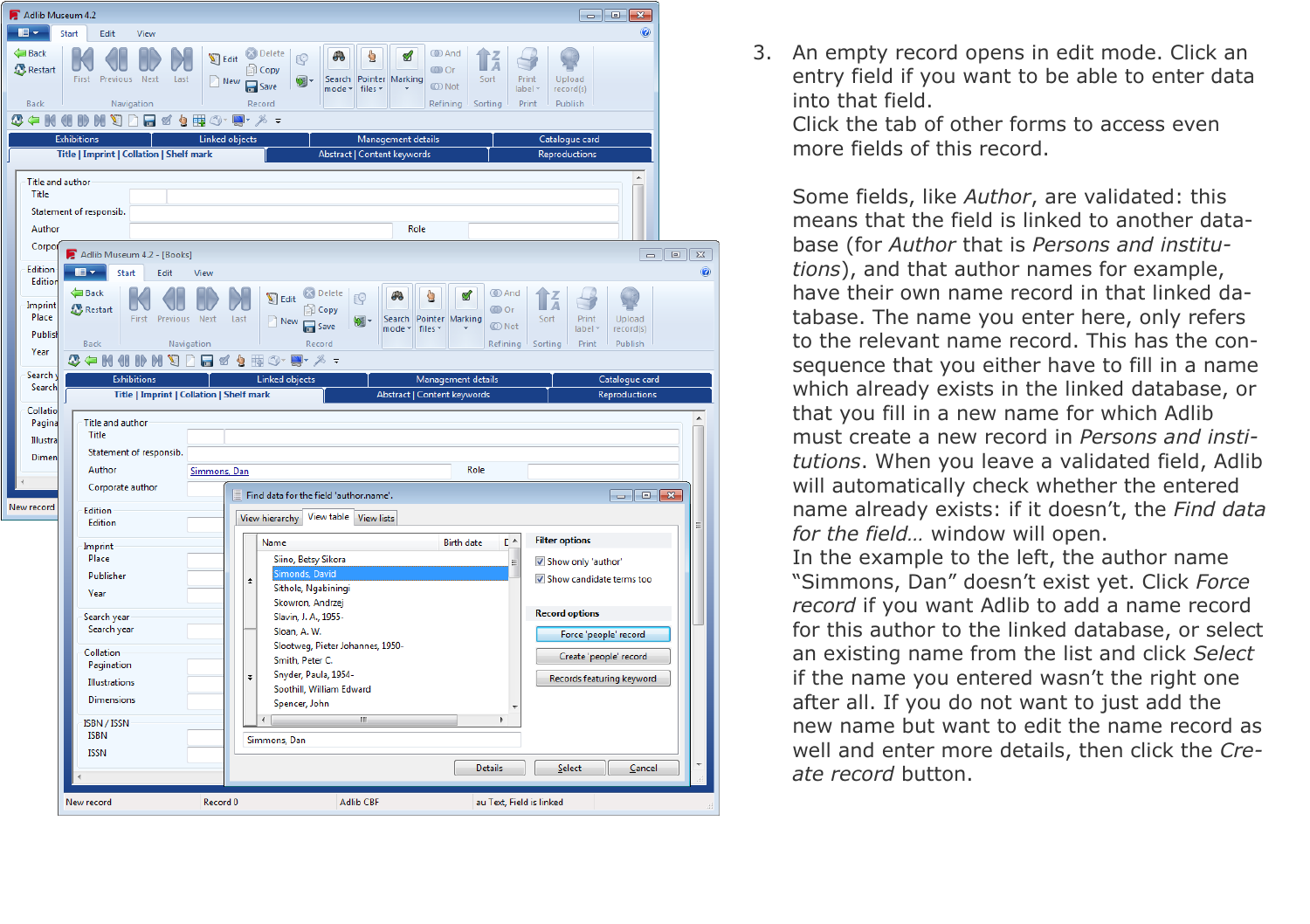| Adlib Museum 4.2                                                                   |                                                 |                                                                 |                                                                               |  |  |  |  |  |
|------------------------------------------------------------------------------------|-------------------------------------------------|-----------------------------------------------------------------|-------------------------------------------------------------------------------|--|--|--|--|--|
| $\blacksquare$<br>Start<br>Edit                                                    | View                                            |                                                                 |                                                                               |  |  |  |  |  |
| Back<br>Restart<br>First<br>Previous                                               | Next<br>Last                                    | Delete<br>$\sum$ Edit<br>19<br><b>Copy</b><br>⊌∽<br>New<br>Save | C<br>48<br>h<br>ⅆ<br>a<br>Pointer Marking<br>Search<br>Œ<br>files *<br>mode * |  |  |  |  |  |
| <b>Back</b>                                                                        | Navigation                                      | Record                                                          | Re                                                                            |  |  |  |  |  |
| <b>₩◎</b> ・₩・※ -<br>K<br>V.<br>Þ<br>M                                              |                                                 |                                                                 |                                                                               |  |  |  |  |  |
| <b>Exhibitions</b>                                                                 |                                                 | Linked objects                                                  | Management details                                                            |  |  |  |  |  |
|                                                                                    | <b>Title   Imprint   Collation   Shelf mark</b> |                                                                 | Abstract   Content keywords                                                   |  |  |  |  |  |
| Title and author<br>Title<br>Statement of responsib.<br>Author<br>Corporate author | Fall of Hyperion<br>The<br>Simmons, Dan         | Save record<br>Do you wish to save your changes?                | $\mathbf{x}$                                                                  |  |  |  |  |  |
| Edition                                                                            |                                                 |                                                                 |                                                                               |  |  |  |  |  |
| Edition                                                                            |                                                 |                                                                 |                                                                               |  |  |  |  |  |
| Imprint<br>Place<br>Publisher<br>Year                                              |                                                 | Yes                                                             | Cancel<br>No                                                                  |  |  |  |  |  |
| Search year                                                                        |                                                 |                                                                 |                                                                               |  |  |  |  |  |

## **Saving the new data**

If (for now) you are done filling in the new record, you'll have to save the record to store it. Click the *Save* button in the *Start* menu to do so.



Adlib subsequently asks you for confirmation.

- If you choose *No*, the new record will not be saved; if the record already existed and you were just editing it, then only your changes won't be saved.
- If you choose *Cancel*, you'll return to the record in edit mode, and nothing will be saved just yet.
- Choose *Yes* to save the record now.

#### **Entering another new record**

If you wish, you can enter another new record in the current data source. Just click the *New* button again.

To go back to *Step 1* in the *Search wizard*, click the *Restart* button. In *Step 1*, you'll be able to select a different data source to enter new records into.

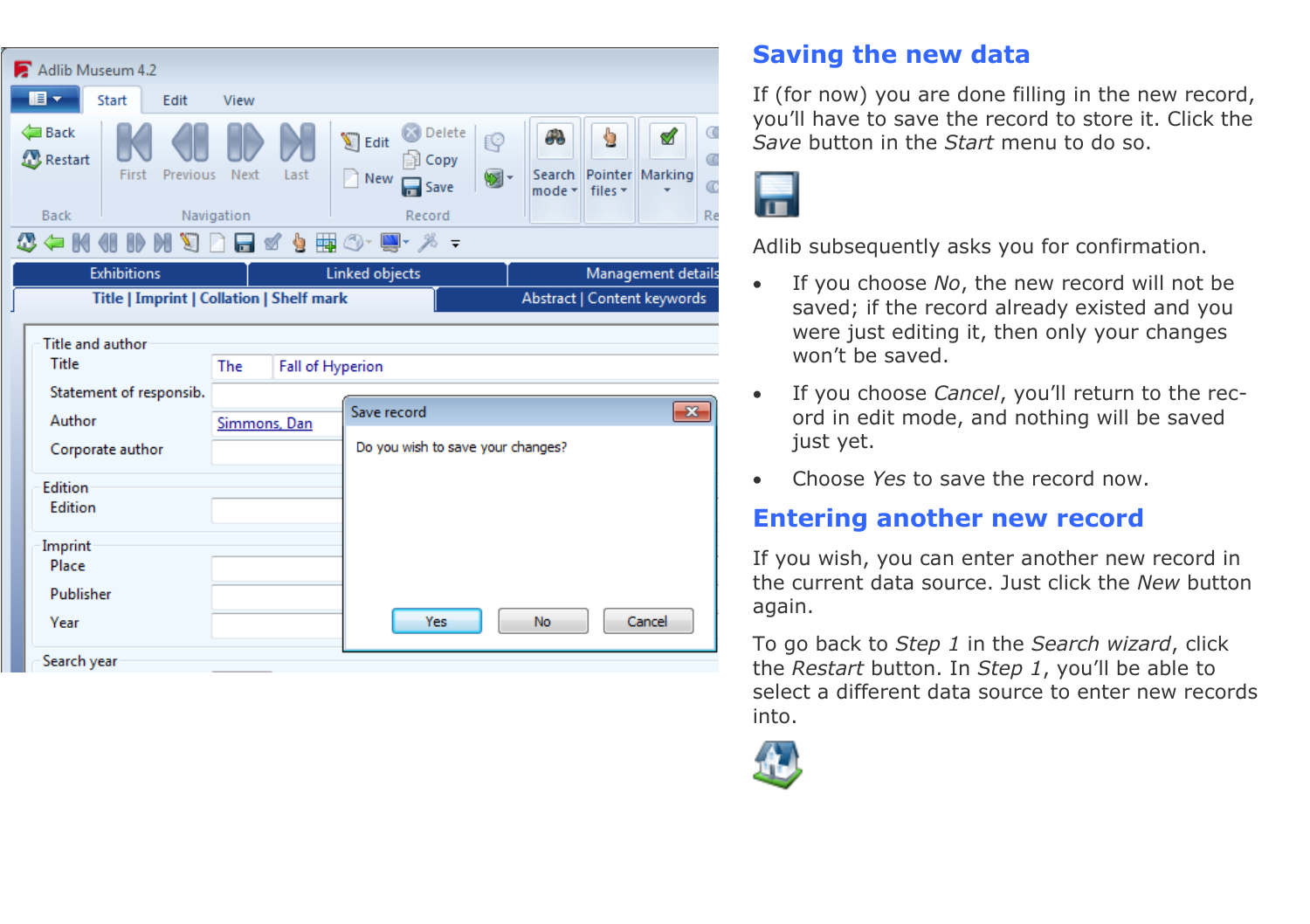|                                     | arch wizard - Step 2 of 4 |                                                                                                                                                                                                                                                                                                                    | $\mathbf{x}$ |                     |
|-------------------------------------|---------------------------|--------------------------------------------------------------------------------------------------------------------------------------------------------------------------------------------------------------------------------------------------------------------------------------------------------------------|--------------|---------------------|
|                                     | Select access point       |                                                                                                                                                                                                                                                                                                                    |              |                     |
| Title<br>Author                     | Corporate author          | Record number<br>Geographical keyword<br>Period<br>Start date                                                                                                                                                                                                                                                      |              |                     |
| Publis <sup>1</sup><br>Year         |                           | Search wizard - Step 3 of 4                                                                                                                                                                                                                                                                                        |              | $-23$               |
| Serie<br><b>Note</b><br><b>ISBN</b> | Enter search key(s)       |                                                                                                                                                                                                                                                                                                                    |              |                     |
| <b>ISSN</b><br>Mate                 | Author                    | Enter your search key here                                                                                                                                                                                                                                                                                         |              |                     |
| Lang<br>Class                       |                           | Search wizard - Step 4 of 4                                                                                                                                                                                                                                                                                        |              | Ð                   |
| Subjo<br>Perso                      |                           | <b>Search results</b><br>434 matching indexes 0.13 seconds.                                                                                                                                                                                                                                                        |              |                     |
| Des<br>Sele                         | Descri<br>Enter           | Ainsworth, Kathryn<br>- Alajmo, Francesco<br>Alcock, Pete<br>Milden, Edward C.<br>Maldinger, F.<br>--------- Ali, Ameer<br>Allbutt, Sir Clifford<br>Allen, Robert, 1949-<br>Araldi, Lodovico<br>--------- Arestis, P., 1941-<br>Arrington, Robert L.<br><b>Atkins, J.W.H.</b><br>Augustine, Saint, Bishop of Hippo | ▲<br>≡       | All keys<br>Generic |
|                                     |                           | Description<br>Select a key and click Show, or click the All keys button, to retrieve<br>records with. Press Page Down on your keyboard once or<br>repeatedly to extend the displayed list to all found keys.                                                                                                      |              |                     |
|                                     |                           |                                                                                                                                                                                                                                                                                                                    |              |                     |
|                                     |                           | Show<br>< <u>B</u> ack                                                                                                                                                                                                                                                                                             | Cancel       | Help                |

 $\sqrt{s}$ 

### **Searching data via the Search wizard**

If you've already entered records or if you have a demo version of Adlib which has lots of example records, then you can retrieve those records by searching for them via e.g. the *Search wizard*. (Other search methods are described in the user guides; see the references at the back of this document.)

- 1. In *Step 1* of the *Search wizard*, first select the data source in which you want search, *Books* for example, and click the *Next* button.
- 2. In *Step 2* of the *Search wizard* you always choose a so-called access point: an indexed field in the current database in which you want to search. The access points list differs per data source.

For instance, choose the access point *Author* and click *Next*.

- 3. In *Step 3* you may enter a name (surname, first name), or only the first few letters of the surname. In this case you may even leave the entry field empty, if you just want to search on all names.
- 4. In *Step 4*, Adlib displays all found search keys (names which occur in the index). Select an author and click *Show* to search for records with that name, or click *All keys* to search for records on all found keys.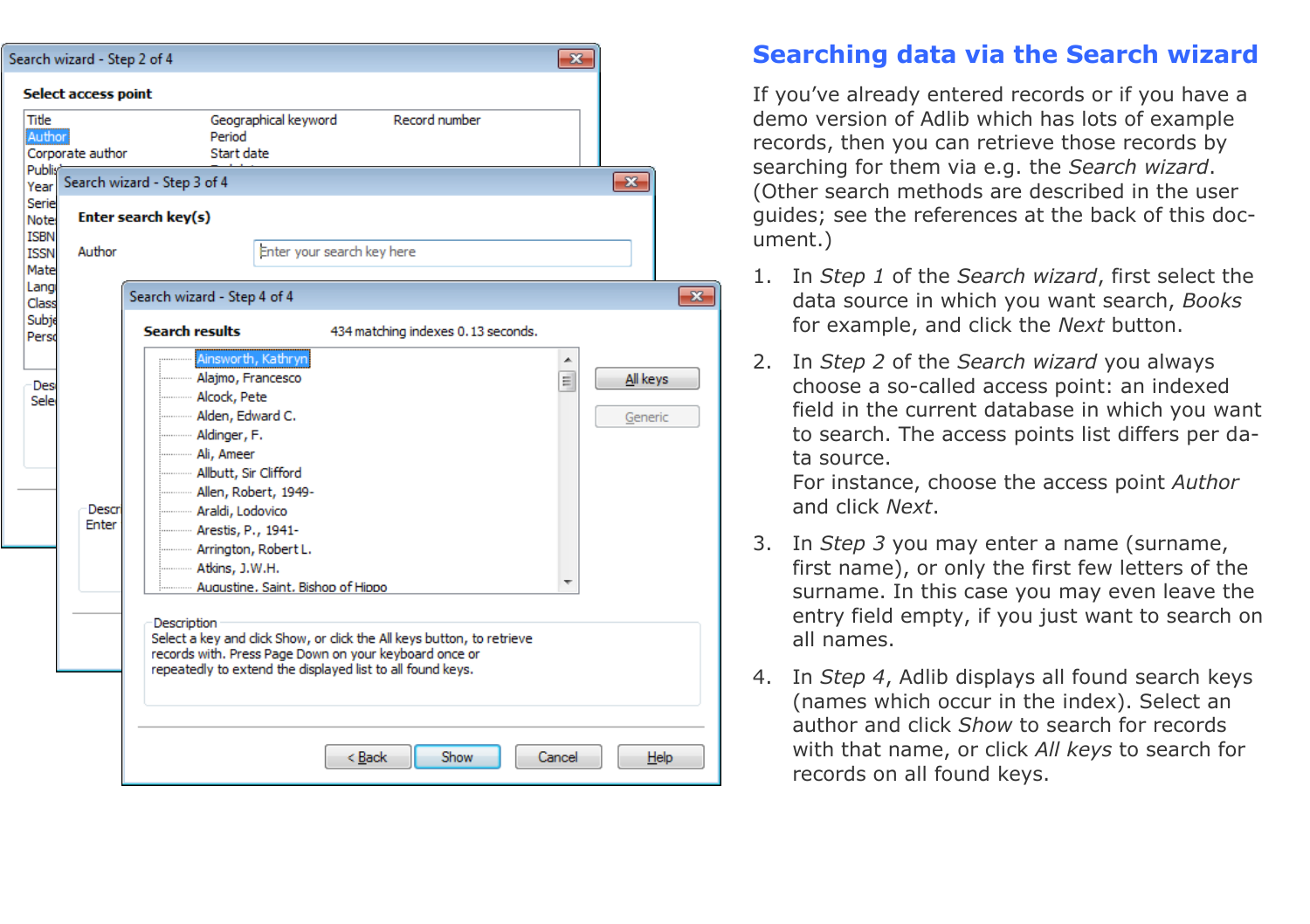

#### **Using the search result**

If more than one record is found, a list screen will be shown presenting a small selection of data from each record.

Double-click a record that you wish to see in full, to open it in detailed display.

Click the *Back* button in the *Start* menu to return from detailed display to the brief display.



If your search yields only one record, it will be shown in detailed display directly.

## **Editing a retrieved record**

In detailed display of a record, click the *Edit* button to place the record in edit mode.



This way you can change or delete earlier entered data and add new data. Save the record when you're done, to store the changes.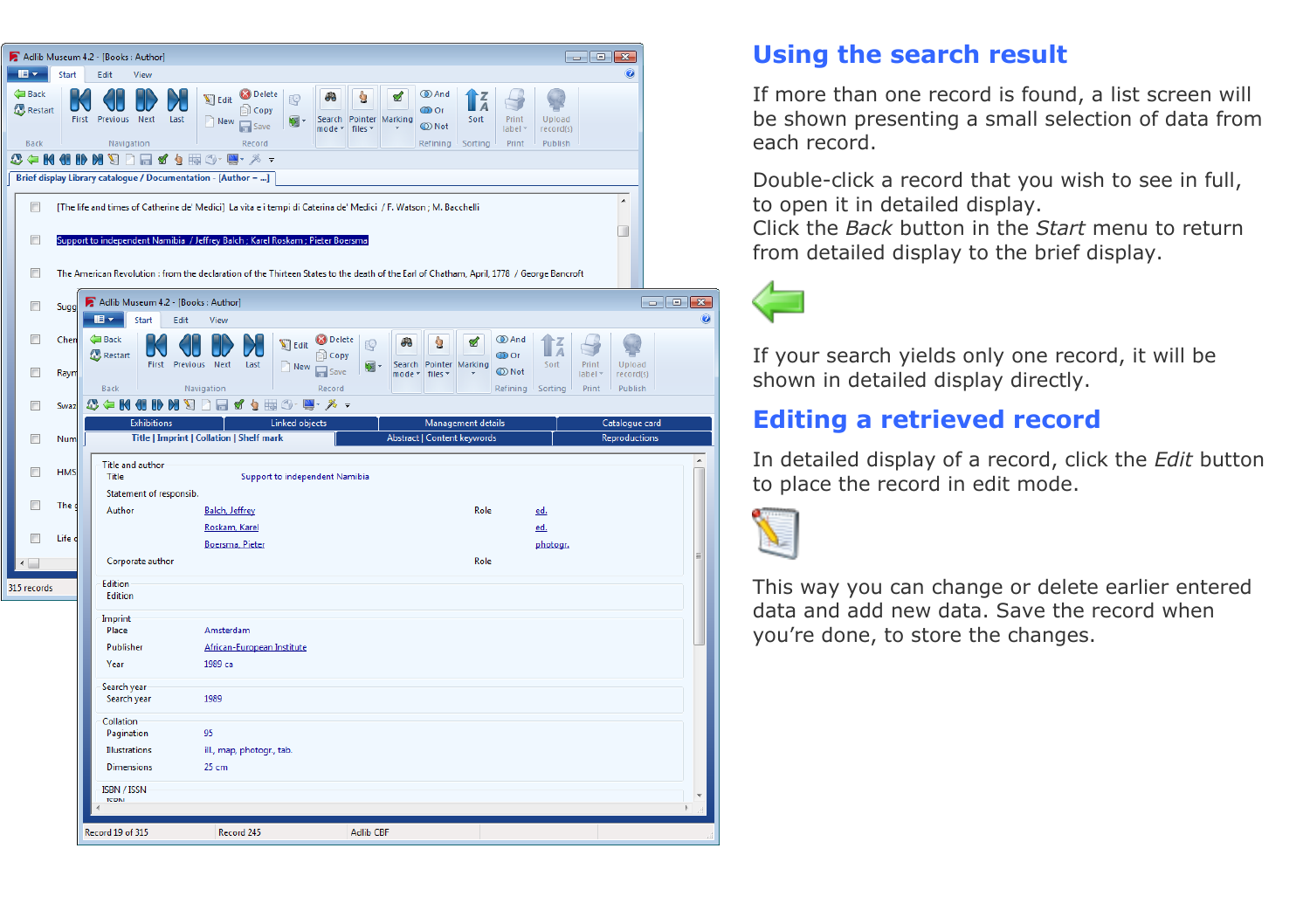| Adlib Museum 4.2 - [Internal object catalogue : Object number]<br>$\mathbf{x}$<br>- - |                                                                                                                                                                                                                  |                                         |  |  |  |  |  |
|---------------------------------------------------------------------------------------|------------------------------------------------------------------------------------------------------------------------------------------------------------------------------------------------------------------|-----------------------------------------|--|--|--|--|--|
| $\blacksquare$                                                                        | <b>Start</b><br>Edit<br>View                                                                                                                                                                                     | ۷                                       |  |  |  |  |  |
| Back<br>Restart                                                                       | Delete<br><b>I</b> And<br>æ<br>ÌÃ<br>Edit<br>M<br>Q<br><b>Copy</b><br><b>O</b> Or<br>Previous Next<br><b>First</b><br>Last<br>Search Pointer Marking<br>Sort<br>New<br>Save<br><b>I</b> Not<br>mode +<br>files * | Upload<br>Print<br>record(s)<br>label - |  |  |  |  |  |
| Back                                                                                  | Navigation<br>Record<br>Refining<br>Sorting                                                                                                                                                                      | Publish<br>Print                        |  |  |  |  |  |
| $\mathfrak{D} \Leftarrow \mathbb{M}$                                                  | <b>IF MOD</b><br>・おっ<br>$\blacksquare$<br>÷.<br>$\boxplus \circledcirc$                                                                                                                                          |                                         |  |  |  |  |  |
|                                                                                       | Brief display objects - [Object number = ]<br>Thumbnails<br>Filmstrip                                                                                                                                            |                                         |  |  |  |  |  |
| E                                                                                     | 119 / Pinturicchio (Bernardino di Betto) / Virgin and Child with St John the Baptist /                                                                                                                           | ۸<br>O                                  |  |  |  |  |  |
| $\overline{\mathcal{A}}$                                                              | 1192 / Brueghel, Pieter, the younger / Village festival in honour of St. Hubert and St. Anthony /                                                                                                                |                                         |  |  |  |  |  |
| $\overline{\mathcal{A}}$                                                              | 143 / Veronese (Paolo Caliari) / Hermes, Herse and Aglauros /                                                                                                                                                    |                                         |  |  |  |  |  |
|                                                                                       | <b>Print wizard</b>                                                                                                                                                                                              |                                         |  |  |  |  |  |
| $\overline{\mathcal{A}}$<br>$\Box$<br>←⊫<br>196 records, 3                            | Select your output method:<br>O Create a report with the Print wizard<br>Create a report with Microsoft Word templates<br>Create a report with a predefined output format                                        |                                         |  |  |  |  |  |
|                                                                                       | Description<br>Specify the layout and contents of the output yourself, step by step. Use this method if your ready-made print formats do<br>not offer a solution. (You can't print images this way though.)      |                                         |  |  |  |  |  |
|                                                                                       |                                                                                                                                                                                                                  |                                         |  |  |  |  |  |
|                                                                                       | < Back                                                                                                                                                                                                           | Help<br>Next><br>Cancel                 |  |  |  |  |  |

# **Printing a selection of records**

From the brief display, you can print one or more records from your search result:

- 1. First, mark the records that you want to print, by clicking the checkbox in front of each desired record. A check will indicate a marked record.
- 2. Now press the key combination **Ctrl+P**.
- 3. The *Print wizard* opens. This is your guide during printing. You can choose from three printing methods:

- With *Create a report with the Print wizard* you decide, step by step, which data to print and how the printout should be laid out.

- Use *Create a report with Microsoft Word templates*, if you have a template ready to print to.

- If putting together an output format yourself is too much trouble, and you don't have an applicable template available either, then choose *Create a report with a predefined output format*. In the next step of the *Print wizard* you then select a ready-made output format to print to.

The three printing methods can be started separately as well, from within the *File* menu ( to the left of the *Start* menu in Adlib). Doing so will skip the method selection step in the *Print wizard*.